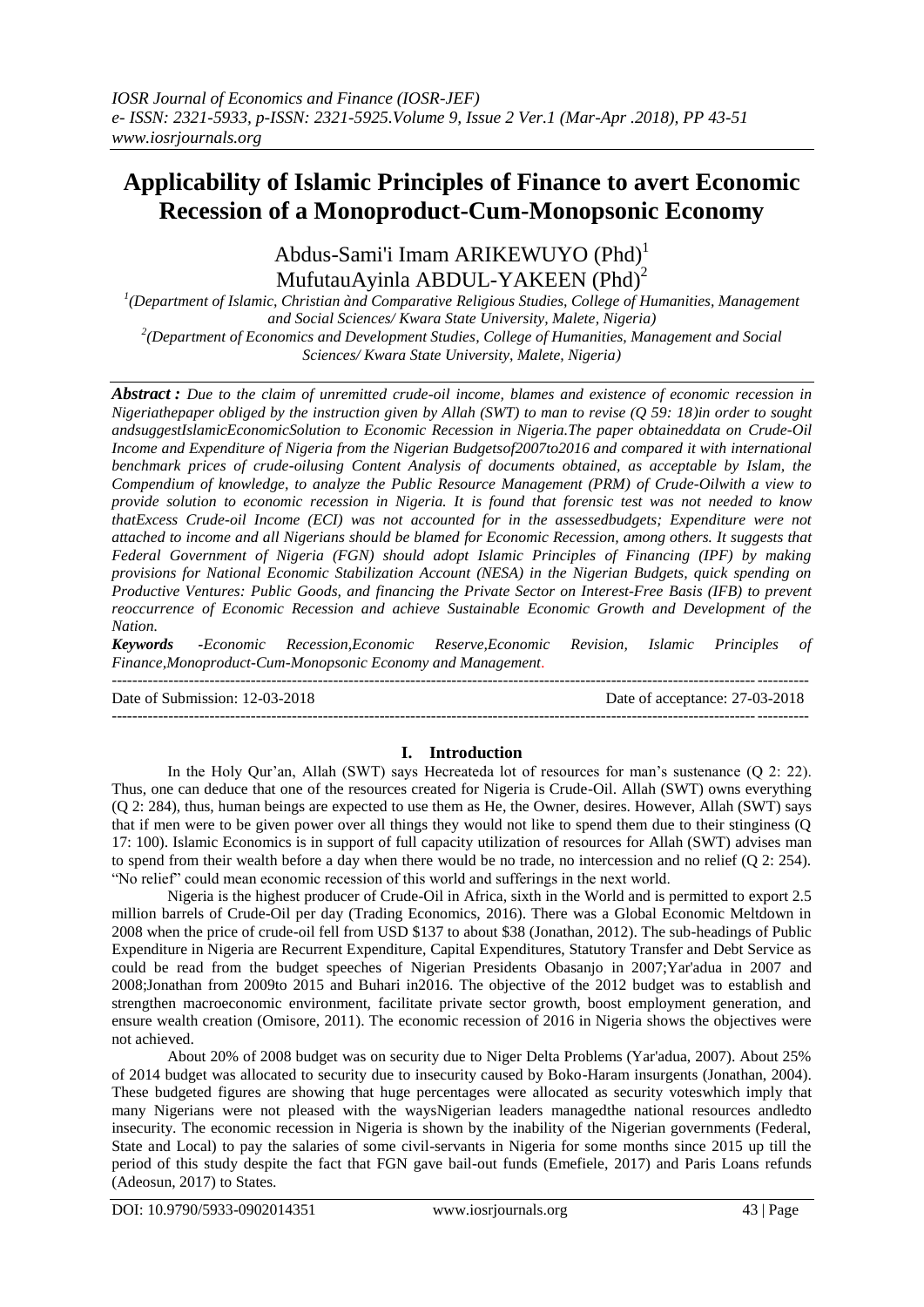There wasuncertainty in the world Economy (Jonathan, 2013). The uncertainty could be shown if the benchmark of crude-oil prices (BCP) given by IMF/World Bank Data is different from the one used for Nigerian Budgets for some years. Allah (SWT), in the Holy Qur'an (Q 17: 100) says man would not like to spend of their wealth even if they are given wealth filling the worlds; and in (Q 2: 155) He (SWT) warned all men of tests (fear, hunger, diminishing wealth, depopulation, etc) or challenges that could be termed EconomicRecession.

Islam forbids the act of not feeding the needy  $(Q_1 107; 3)$ ; not pleased with the act of aggregating money and thinking it will sustain man (Q 104: 2-3); and debunked excessive materialism (Q 102: 1-8). In addition, men are superiorto women because men spend their resources on women (Q 4: 34) and men (i.e. heads of governments) must protect themselves and family members (i.e. the governed) from the fire of hell (i.e. Economic Recession in this world and Hell in the hereafter) $(Q 66: 6)$ .

The research problem arises due to the fact that the use of well established econometric methodology of oil price moving averages (Jonathan, 2013) and FGN budget proposal as the product of extensive consultation with key stakeholders (Jonathan, 2012)did not prevent economic depression in Nigeria in 2016.Some state governors were not using the bail-out fund givento them by FGN to pay salaries of their workers (Emefiele,2017). Theclaim that some of the money (\$20m) realized by Nigeria National Petroleum Company from Crude-Oil was not remitted intothe federation purse and the forensic audit conducted on the allegation proved itwrong(PricewaterhouseCoopers, 2015).National Bureau of Economic Research (NBER) defines Economic Recession as a significant decline in economic activity spread across the economy, lasting more than a few months, normally visible in real gross domestic product (GDP), real income, employment, industrial production and wholesale-retail sales (Jones, 2017). Nwankwo (2017) observed that, after a decade of growth of about 6% in the Nigerian economy there came recession. Paris Loan Refunds given to State Governments by FGN with conditions that they use 50% of the money to settle arrears of salaries owing civil-servants (Adeosun, 2017) could not solve their recessionproblems.Nigeria was adjudged to be in the phase of recession following a sustained drop in her gross domestic product (GDP) of about 2.06 percent in the second quarters of 2016 after falling 0.36 percent (Nwankwo, 2017). The recession in Nigeria showed that econometric theory failed to predict economic doldrums facing Nigeria.Thus, Economic recession is a situation where both private and public sectors of the economy could not alleviate the macroeconomic problems of underemployment, low productivity, rising commodities" prices andlowrewardsfor works done.

Based on the analogies made above, this paper asked the following questions:Do we need forensic tests to discover missing public funds? Was there any missing income? What are the things Nigerian could have benefited ifshe had applied Islamic Principles of Financing?This paper is showing that Nigeria could not have witnessed Economic Recession if Islamic Principles of Finance (IPF) had been applied to the management of Excess Crude-oil Income (ECI). Among the IPF are that of savings for the future as in the Glorious Qur'an (Q 59: 18) which says believers should fear Allah (SWT) and look at theirpreparations for the future [when Allah (SWT) may seize the flow of their wealth (Q 67: 30). It is expected that Nigeria can be keeping the Excess Crude-oil Income, in the hands of Nigerians, for tomorrow [(when there may be no excess that flows, as believers are intimated in the Glorious Qur'an (Q 2: 155; and Q 27: 30)].

The study avoids hypothesis formulation for Allah (SWT) commands believers to shun assumptions (Q 49: 12) and saysno assumptions can supersede the truth (Q 53: 27; Q 10: 32 &36), enjoins man to shun assumptions (Q 43: 28), and whosoever does not judge with what Allah (SWT) has revealed is an evil doer (Q 5: 45). In addition, to Allah (SWT) belongs the perfect proof, if He wills, He would guide everybody to the right path (Q 6: 149) and those in doubt should seek solutions in Allah (SWT) and His Apostle (SAAWS) for that is better and more suitable for final determination (Q 4: 59).

#### **II. Review of Relevant Literature**

This paper is based on the Philosophy of Islam which accepts that Allah (SWT) owns everything, if one discloses or hides what is in his mind He, Allah (SWT) would call man to account for it (Q 2: 254). He, Allah (SWT) releases all adornment on the Earth as tests for human beings to know which of them would be of good behavior (Q 18: 7). Believers should spend in the ways of Allah (SWT) (Q 49: 15), Stingy people are wounding their own souls (Q 47: 38). Good deeds are given better rewards (Q 18: 2) and no reduction of rewards of good deeds of believers (Q 18: 2; Q 18: 30; and Q 49: 14) among otherIPF accepted by this paper.

A mono-product nation is where a product accounts for about 85% of its income at the Internationaltrade (Cuhan-Pole,2013). Mono-product economy will remain vulnerable due to the vulnerability of oil price, to have steady growth; Cuhan-Pole (2013) then suggests the adoption of diversification strategy to the affected countries. The contribution of crude-oil to GDP was 40%, 90% to export and 50% to revenue (Yar'adua, 2008). This shows that Nigeria is a Monoproductnation. About 50% of Nigerians were living below poverty line (Yar'adua, 2008). Yar'adua (2008)called for the reversal of these ratios without giving any method of doing this.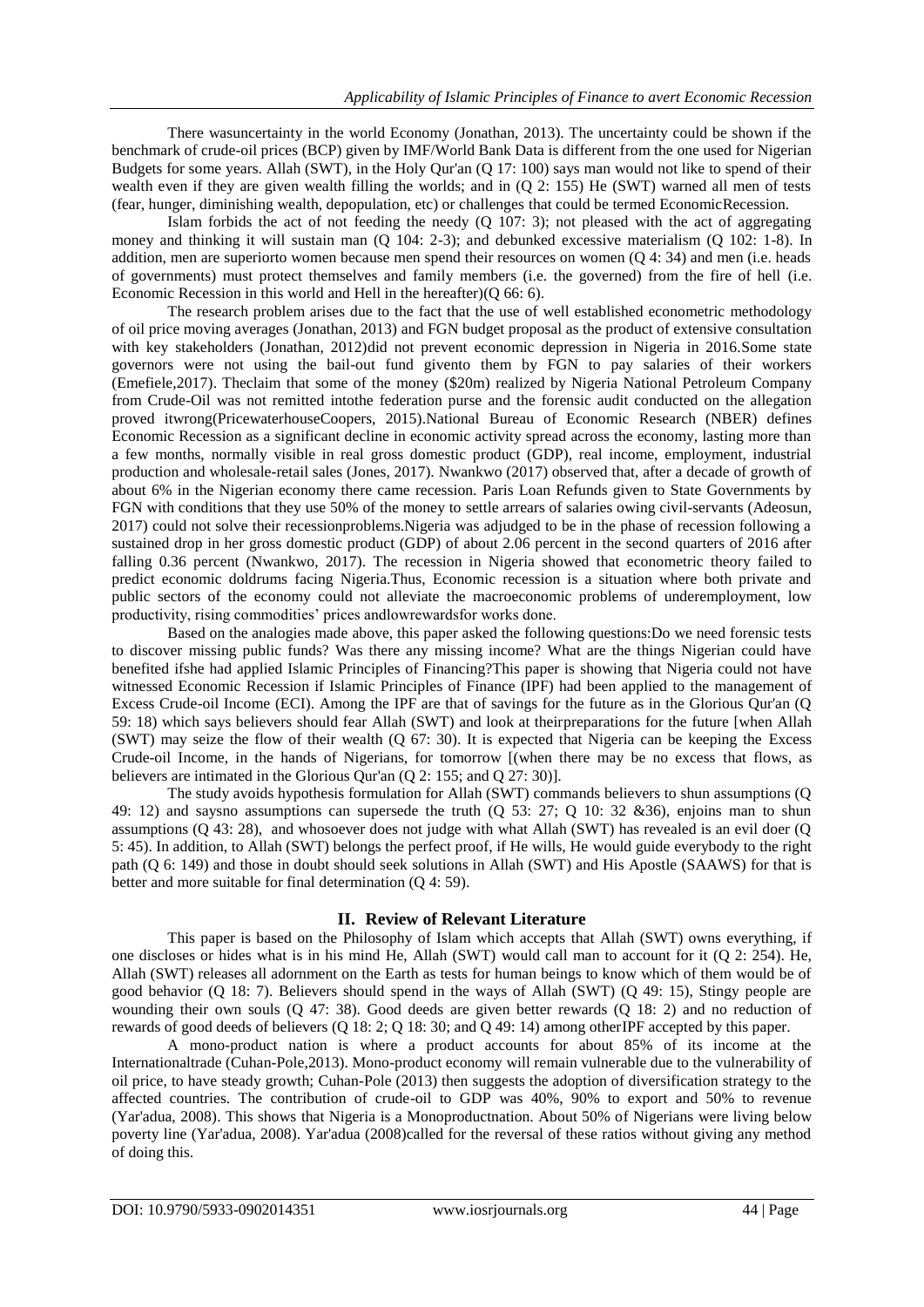Monopsony is an English word that originates from two ancient Greek words "mono" and "opsonia" which means "single" and "purchase" respectively (Kerr and Harcourt, 2002). Joan Robinson in her book "The Economics of imperfect competition written in 1933 was the first to use the word "Monopsony" which means a situation where there is only one or major buyer among many sellers in an economy (Kerr & Harcourt, 2002). Thus,Monopsonic economy is where there is a single and major buyer for a product that has many sellers. For most of Nigerians are working and still wish to work under the public sector means that Nigeria is a Monopsonic economy.

The relevance of Monoproduct concept in this paper is that Allah (SWT) is warning everyone that if He disallows the flow of the fluid  $(Q 67: 30)$  nobody can mobilize it. The similitude of the fluid is the income from Crude-oil and experience has shown that Nigeria economy is heavily reliant on the income generated from the crude-oil sector to the extent that all Budgets in Nigeria are based on crude-oil income. The Monoproduct and Monopsonic nature of the Nigeria Economy was exhibited by the fact that the Private Sector (Household and Market sectors) could not rescue the Nigeria economy from recession when the Public Sector failed.

Management is the transformation of resource into utility (Malik, 2011). This is in consonance with the fact that all men are expected to use what Allah (SWT) has given them to acquire betterments or utilities of this world and hereafter(Q 28: 77). In Nigeria, both of the bail-out (Emefiele, 2017) and Paris club loan refunds (Adeosun, 2017) have not been spent to create the desire utilities to reduce recession.

Islamic Principle of Finance (IPF) are showing that resources are created by Allah (SWT) for man (Q 2: 22), owned and appreciated by Him (Q 2: 254 and Q 31: 26), whether hidden or displayed is owned and known by Him (Q 2: 284), will always test man with it (Q2 : 155) and should be used to assist the poor (Q 107: 1-3); spent on time (Q 2: 254) and must not be excessively accumulated by any man (Q 102: 1 - 8). Therefore, nobody can do otherwise when He retrieves it (Q 67: 30).Allah (SWT) would not relegate anybody except those who reduced what was in their mind (Q 13: 11), man must neither be a spendthrift nor stingy (Q 17: 29-39) but everyone must fulfill scale of measurement (Q 17: 35). Menare superior to women by spending their resources on them (Q 4:34), and should prevent themselves and family from torment of hell fire (Q 66: 6).Men will be asked of their pleasures in life (Q 102: 8). Men are expected to prevent themselves and family members from His Fire of Hell (Q 66: 6). All men are expected to use what Allah (SWT) has given them to secure Utilities (Q 28: 77).

Increase in supply of money would lead to inflation (Fisher,1932). Increase in money supply has psychological factors that increase propensity to consume, and expectation of future yield (Keynes,1936). Thus, it is not wrong to expect all recurrent and non-debt spending of government (salaries, overheads, and other transfers) to yield liquid and sustainable assets. Permanent Income Hypothesis recognizes the existence of permanent and transitory income (Friedman,1957) but did not discuss these with the existence of Allah (SWT). At least, he recognized the existence of unknown and unexpected income. In addition, the theory did not explain a situation where the income earners may desire not to add the transitory income to the present consumption expenditure in order to give it out as interest-free loan.

Past leaders of the country, since the return of democracy in 1999, were culpable of the present economic problems of the country (Saraki,2016). Saraki (2016) suggested that what was needed from all stakeholders is a collective participation of all for the good of Nigerians.Between 30 and 40% percent of every Naira earned was spent on servicing debts and that the new borrowed are simply recycled into much higher recurrent expenditure (Sanusi, 2017).The GDP was growing largely due to consumer items and Nigeria became bankrupt due to some policies implemented by its leaders (Sanusi, 2017).

The synthesis of the literature reviewed shows that there was no agreement on the effects of increase in supply of money on the economy among the classical (e.g. Irvin Fisher) and Neo-Classical (John Maynard Keynes) economists. In addition, Nigeria leaders (administrative, political, financial and econometrical) were only exposing their weaknesses without propounding any economic policy that could have prevented economic recession in Nigeria. The philosophy of Islamic Economics is that the application of Islamic Principles of Finance (IPF) better and more suitable for final determination (Q 4: 59). Thus, this paper is written in compliance with IPF.

### **III. Methodology**

The objectives of researches are to solve the unsolved problems and there are three types of research, viz: Library, Field and Laboratory Research (Kothari, 2004). This paper is made of Library Research. Research Methods are Analysis of Historical Records and Analysis of Documents (Kothari, 2004). This paper is aimed at providing policy strategy of solving the unsolved problem of Economic Recession in Nigeria. The Analysis of Documents Method is adopted for Allah (SWT) would call man to account for how he spent His resources (Q 2: 284) and believers are intimated of a book of recording deeds of man which leaves neither a small thing nor a big thing without recording it in numbers (Q 18: 49). The Documents obtained for the paper are Budgets of Federal Republic of Nigeria from 2007 to 2016.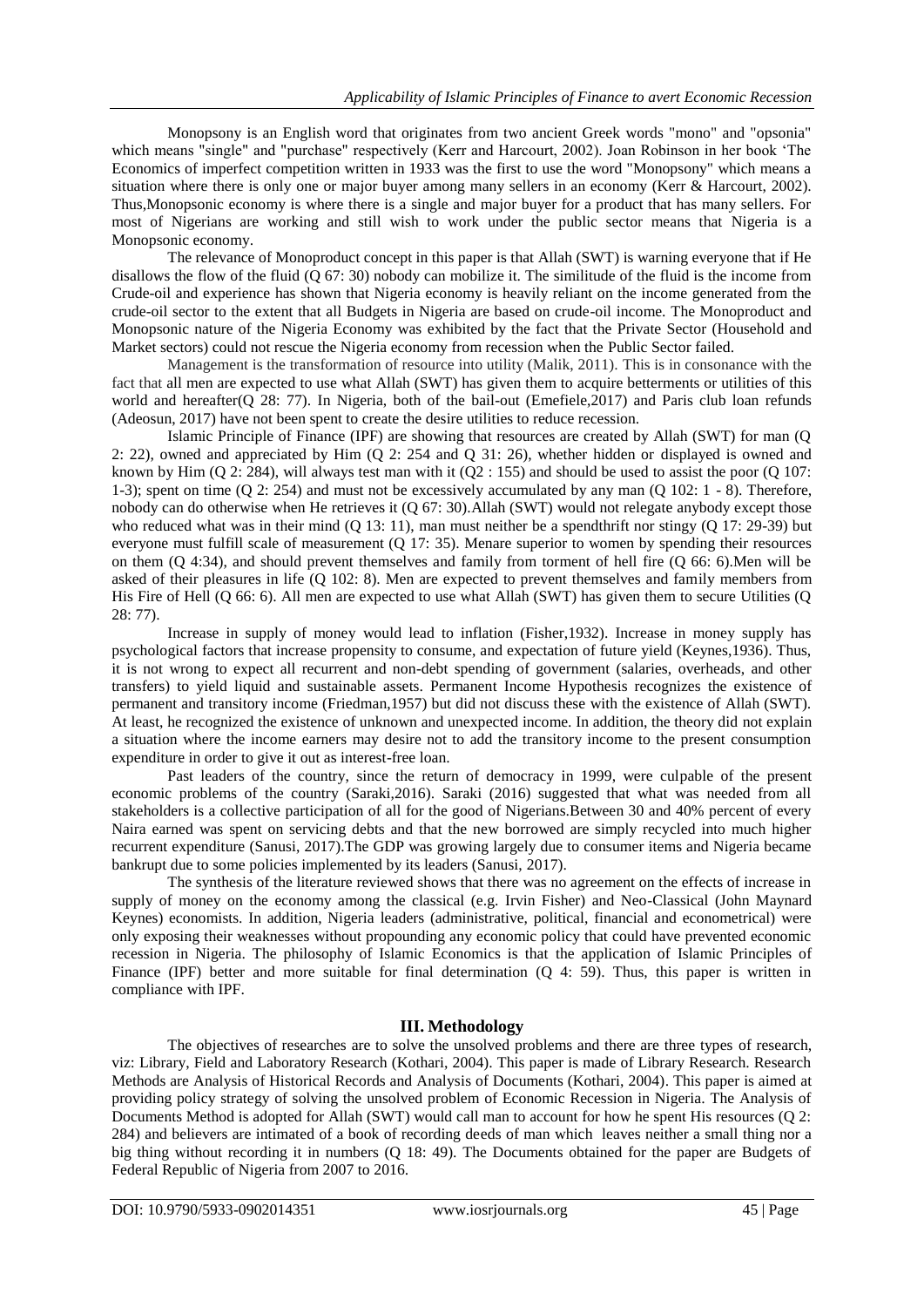The Content Analysis of the data obtained is based on the Islamic Principles of Finance (IPF) with *Khilafat* Model which accepts that Allah (SWT) owns everything and He, Allah (SWT) gives man (His viceregents) parts of what he requests for, the Mercy of Allah (SWT) is innumerable but man is ungrateful (Q 14: 34). Man is permitted to seek Means of Approaching (*Wasilah*) Him, Allah (SWT) and strive hard to be successful (Q 5: 35). Man may conceal and/or reveal some information (Q 2: 254) but Allah (SWT) knows all and is taking records of all (Q 2: 284 & Q 59: 19). Man must take heed in worshiping Allah (SWT) and look at what he has prepared for tomorrow (Q 59: 18). Those who spend their wealth night and day, secret and open would get better rewards and fear no recession (Q 2: 274). Believers who do good deeds would have fair rewards (Q 18: 2).

Secondary data was obtained on the Revenue Side (Benchmark of Crude-Oil) as forwarded by IMF/World Bank and compares it with the Benchmark of Crude-Oil used by various Nigeria governments to draw the Nigerian Budgets for ten years (2007 to 2016)] and the Expenditure Side of the Nigerian Budgets**.**The Islamic model of analysis of the budget to is find the reality of concealment of data (e.g. excess income from crude oil) as stated in the Glorious Qur'an (Q 2: 284) by looking for the differences and/or similarities in the Benchmarks (DBM) used by Nigeria for her budgets and ones displayed by IMF/World Bank. The difference then is multiplied by the daily volume of crude oil produced to get excess crude income in dollars per day. The Excess and/or Deficit Crude-Oil Income in dollars are further multiplied with exchange rate of Naira to dollars to get daily oil income in millions of naira. To get annual income realized from crude oil in naira, the study multiplies the figures obtained by 365 and 366 for the normal and leap years, respectively. The data obtained covers the budget speeches of four Nigerian Presidents: Obasanjo in 2007; Yar\adua in 2008 and 2009; Jonathan between 2010 and 2015 and Buhari in 2016.

The volume of Crude-Oil sold by Nigeria is stated in Million Barrels Per Day (mb/d). The paper displays the expenditure side of Nigeria budget [(Provisional Budgeted Figure" (PBF), Provisions for Statutory Transfer (PST), Provisions for Capital Expenditure (PCE), Provisions for Debt Services (PDS) and allocations to MDAs (Ministries, Departments and Agencies)] in order o compare them with the ECI of the years studied.. year 2007 is the base period.

This method is acceptable in Islam for it makes use of, at least a Qur'anic Verse and/or an *Hadith*(Prophetic Speeches) to back our arguments in the method adopted. This is in consonance with the last verse of *Suratul-Kahf* (Q 18: 110) where Allah (SWT) says whosoever wants to meet His Lord should do good deeds and do not doubt his worship of his Lord. That is to say, we made sure that we have used, at least one Qur'anic verse and/or *Hadith* to back our arguments in this paper. Prophet Yusuf (ASW) is said to have invented food barn or storage when scarcity of food and/or famine was imminent on them (Q 12: 1-52). Thus, Islamic and all leaders are permitted to revise (Q 59: 18), store food and other valuable resources for rainy days (Q 12).

# **IV. Data Presentation, Analysis, Findings and Discussion**

# **4.1 Data Presentation**

The data obtained onincome (Benchmark prices of crude-oil used by International Community and Nigerian Government via volume of crude oil production, exchange rate of naira to dollar) andexpenditure (Provisions for Statutory Transfers; Provisions for Capital Expenditures; Provisions for Ministries, Departments and Agencies; Provisions for Debt Services; and Total Reserves) of Nigeria for ten years(2007 to 2016) goes thus:

#### **Table 4.I**: **Table of Data obtained for the Study**

|      | <b>IBM</b><br>$($ \$) | <b>NBM</b><br>(\$) | <b>COP</b> | <b>NDR</b><br>$(\underline{N})$ |          |          |          |          |
|------|-----------------------|--------------------|------------|---------------------------------|----------|----------|----------|----------|
| Year | "a"                   | "b"                | (mb/d) "c" | "d"                             | PCE(M'm) | PDS(M'm) | NTR(M'm) | PST(M'M) |
| 2007 | 69.4                  | 40                 | 2.5        | 127                             | 491000   | 326000   | 51907035 | 102000   |
| 2008 | 94.1                  | 59                 | 2.5        | 117                             | 634200   | 372200   | 53599284 | 187600   |
| 2009 | 50.86                 | 45                 | 2.29       | 129                             | 796700   | 283600   | 45509823 | 140700   |
| 2010 | 77.38                 | 57                 | 2.01       | 150                             | 1370000  | 517070   | 35884926 | 180300   |
| 2011 | 107.46                | 75                 | 2.3        | 150                             | 1560000  | 445100   | 36263659 | 496600   |
| 2012 | 109.45                | 72                 | 2.48       | 160                             | 1320000  | 560000   | 47548405 | 398000   |
| 2013 | 105.67                | 75                 | 2.53       | 160                             | 1640000  | 591760   | 46500000 | 380020   |
| 2014 | 96.29                 | 77.5               | 2.39       | 160                             | 1120000  | 712000   | 37497240 | 408690   |
| 2015 | 49.45                 | 65                 | 2.28       | 190                             | 577780   | 953620   | 31334502 | 412000   |
| 2016 | 40.68                 | 38                 | 2.2        | 197                             | 1760000  | 1361000  | 25720000 | 351370   |

**Sources:** Authors' extraction from the following websites:

[http://www.nigerianstat.gov.ng/library.](http://www.nigerianstat.gov.ng/library) and

<http://m.theglobaleconomy.com/Nigeria/Reserves/> including Nigeria Budget Figures.

The table 4.1excludes Excess-income from the Crude-Oil Sector as income because none of the budget statements included it. In addition, income generated from all of the public expenditures listed were not attached to them.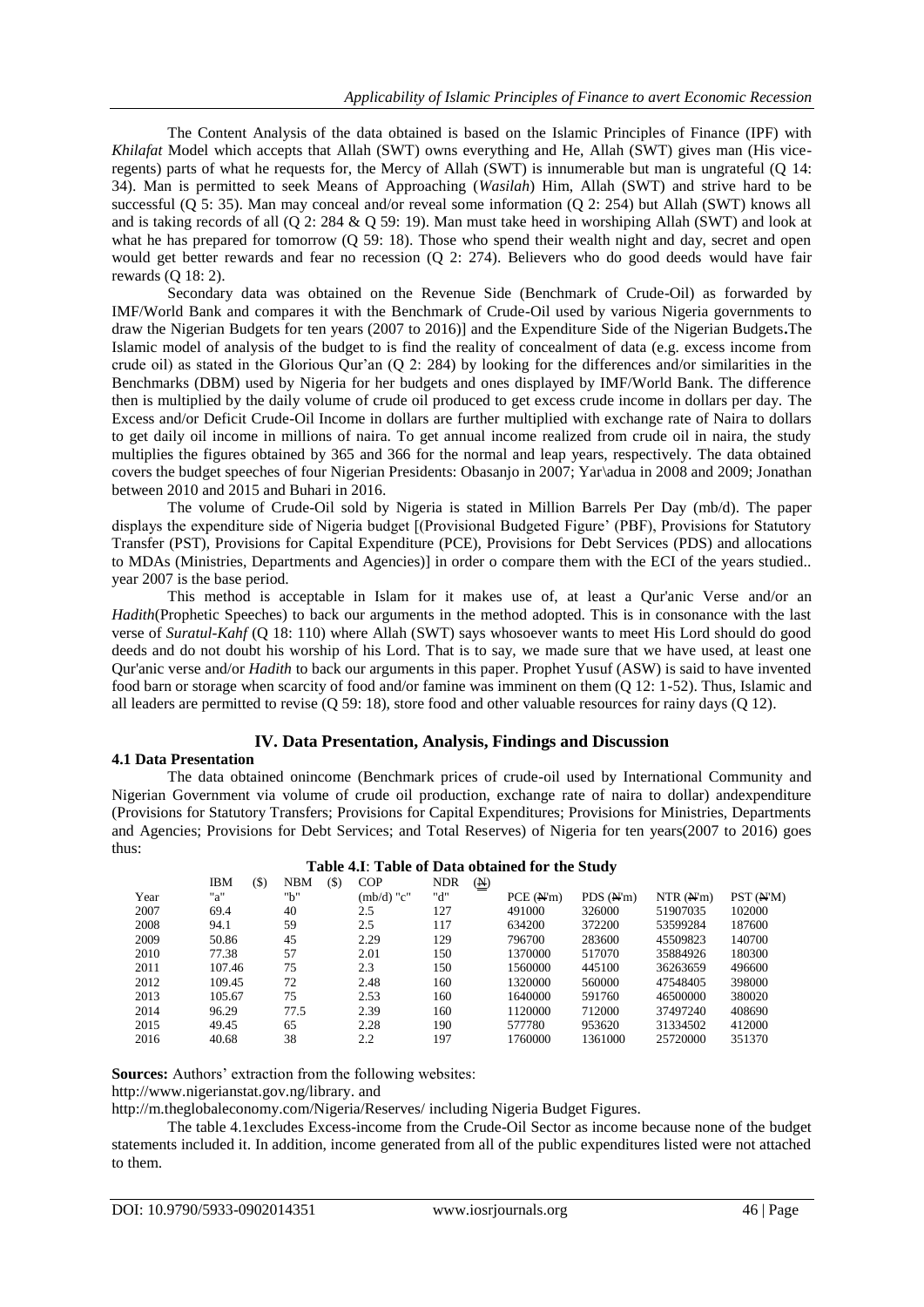## **4.2 Data Analysis**

From the Table4.1 above, the study discovers that those budgets were based on the expected crude-oil prices and production; and exchange rate of Naira to Dollar neglecting the differences or deviations that may arise from them which confirms that man may forget Allah (SWT) and thereby forget themselves as in Qur"an (Q 59: 19). The data analysis is now based on the differences between the IBM and NBM of Crude-Oil Prices. Allah (SWT) would not change what He designed for people until they change what is in their souls (Q 8: 53). We gain the knowledge of Economic Revision and challenge to manage resources in order to have provision for future in the Holy Qur'an  $(Q 59: 18)$  and  $(Q 12: 1-52)$ . Thus, all human beings are the vicegerent of Allah (SWT) who must employ everything created (Q 2: 22) by Allah (SWT) as desired by Him, Allah (SWT) in the Qur'an (Q 49: 45; 50: 50; and 50: 54). Based on the Qur'anic verse (Q 59: 18) suggesting Economic Revision the study revises the differences in benchmark of crude oil and gets the substantial part of national income, omitted from the Nigerian budgets, as follows:

|      | $($ \$)<br>IBM | <b>NBM</b> | <b>COP</b><br>$($ \$) | <b>NDR</b> | $($)$<br>DBM | ECId             | ECId          |                      |
|------|----------------|------------|-----------------------|------------|--------------|------------------|---------------|----------------------|
| Year | "a"            | "b"        | $(mb/d)$ "c"          | $(N)$ "d"  | "e"          | $(\$)''f' = e.c$ | $(N)$ "g"=f.d | $ECId$ $(N)$ " $h$ " |
| 2007 | 69.4           | 40         | 2.5                   | 127        | 29.4         | 7.35             | 933.45        | 3,360,738            |
| 2008 | 94.1           | 59         | 2.5                   | 117        | 35.1         | 87.75            | 10266.8       | 3,757,631            |
| 2009 | 50.86          | 45         | 2.29                  | 129        | 5.86         | 13.42            | 1731.18       | 63.210.70            |
| 2010 | 77.38          | 57         | 2.01                  | 150        | 20.38        | 40.97            | 6145.5        | 2,242,560            |
| 2011 | 107.46         | 75         | 2.3                   | 150        | 32.46        | 74.66            | 11199         | 4,982,724            |
| 2012 | 109.45         | 72         | 2.48                  | 160        | 37.45        | 92.88            | 14860.8       | 5,365,853            |
| 2013 | 105.67         | 75         | 2.53                  | 160        | 30.67        | 77.6             | 12416         | 4,531,840            |
| 2014 | 96.29          | 77.5       | 2.39                  | 160        | 19.79        | 47.3             | 7568          | 2,622,744            |
| 2015 | 49.45          | 65         | 2.28                  | 190        | $-15.55$     | $-35.45$         | $-6735.5$     | $-2.458.458$         |
| 2016 | 40.68          | 38         | 2.2                   | 197        | 2.68         | 5.9              | 1162.3        | 425.401.80           |
|      |                |            |                       |            |              |                  |               |                      |

#### **Table 4.2: Analysis of Excess Crude-Oil Revenue earned by Nigeria between 2007 and 2016**

**Source**: Authors' collation from the Budget Speeches of Nigerian Presidents from 2007 to 2016 and International Benchmark Prices of Crude-Oil

That is to say, IBM (\$) "a" represents International Benchmark Price of Crude-Oil. IBM (\$} and are obtained from a website, www.tradingeconomics.com/Nigeria/-crude-oil-production while the other variables are extracted from budget speeches of Nigerian Presidents within the period studied.

NBM (\$) "b" stands for Nigeria Benchmark Price of Crude-Oil.

COP (mb/d) "c" connotes units of Crude-Oil Produced per day.

NDR (N) "d" implies Naira/Dollar Rate.

DBM (\$) "e" takes the place of Difference in Benchmark Price of Crude-Oil.

ECId (\$)"f"="e.c" is Excess Crude-Oil Income per day, in dollar.

ECId (N)"g"="f.d" means s Excess Crude-Oil Income per day in naira in dollar.

ECI (N)"h" denotes s Excess Crude-Oil Income per annum in naira.

From the table above (table 4.2), one could see that all of the variables studied as expenditure: NBF, PCE, PDS, NTR, MDAs, and PST were only rising without any commensurate increase in the income generated from them and ECI. But because when there was negative ECI in 2015 Nigeria witnessed Economic Recession in 2016. It also indicates that FGN did not attach the income to expenses earned from all sectors on which they expended the oil income.

#### **4.3 How Nigeria could have averted Economic Recession if IPF had been applied**

The knowledge of Economic Revision and Reservation for Future (ERRF) are traced to the statement of Allah (SWT): "O! you who believe, fear Allah (SWT) and look at what you preparedfor tomorrow" (Q59: 18). All rational men may think that if the main sector generating revenue for Nigeria have had savings as recommended by Islam there would not have been Economic Recession. In order to preserve resources for tomorrow (Q 59: 18) the Federal Government of Nigeria may use the *Wasila*(A devise that serves as a step towards the attainment of objective) of earmarking, spending and lending (ESL) copied from Prophet Yusuf (Q 12: 1-52) who created a lot of food barn in preparation for famine. Thus, FGN can set aside, annually, a sumbetween two and a half (2.5%, compulsory on rich Muslims) and ten percent (10% as tithe paid by Christians) of excess Crude-Oil Income for Social Security Scheme (SSS) as beggars have rights in the wealth of the rich (Q 51: 19) inform of Zakat [to be given to the poor, needy, wayfarer, debtors, ways of Allah (community development), widows, new converts (recently freed prisoners)], and orphans) in the Holy Qur"an and gives the remaining ninety percent (90%) as loan to the able-bodied men and women in the economy, the resultant effect will be as tabulated below.

## **Table 4.3: Schedule of how Nigeria might have averted Economic Recession if IPF were applied**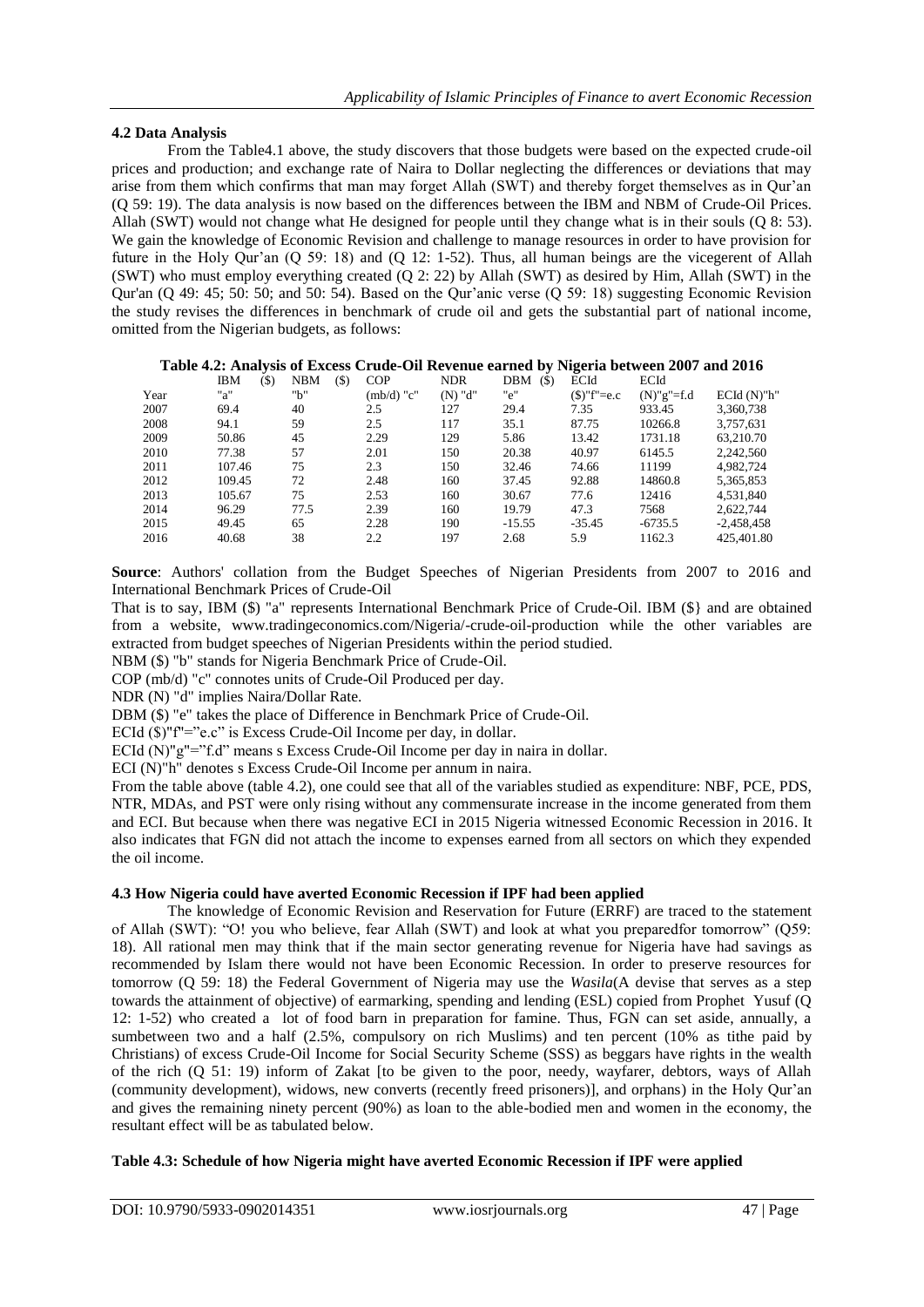This schedule is formulated based on the fact that Allah (SWT) says whosoever does not judge with Qur'an is an evil doer (Q 5: 45); what is with Him is better than amusement or merchandise and He is the best provider (Q 62: 11); and Prophet Yusuf (ASW) as in the Glorious Qur'an, Chapter twelve provided warehouses for his people when the King of his era dreamt of famine. This is where the proposition of National Economic Stabilization Account (NESA) came in. Prophet Muhammad (SAAWS) said if Mount Uhd were turned to gold he would have spent it in the ways (say Social Security Scheme) of Allah (SWT) within three days except that with which he would settle his debts (Khan, 1994;*Hadith*: 1103). This is where the suggestion of prompt disbursement of ECI as Social Security to the extremely poor people and loans to the civil-servants comes in. Ten percent is used for SSS to ensure that it would cover the non-Muslims" (Christians especially)acceptable charity limit.

| Year | ECI                | Amount Allocated for the          | Loan Issued     | Cumulative Loan Issued    |  |
|------|--------------------|-----------------------------------|-----------------|---------------------------|--|
|      | $(N^{\prime}m)$    | <b>SSS</b>                        | $(N^{\prime}m)$ | (N <sup>1</sup> m)        |  |
|      | $a^{\prime\prime}$ | $({\bf A}^{\prime}$ m) "b=10%(a)" | "c=90%(a)"      | " $d_n = d_{n-1} + C_n$ " |  |
| 2007 | 3,360,738          | 336073.8                          | 3024664.2       | 3024664.2                 |  |
| 2008 | 3,757,631          | 375763.1                          | 3381867.9       | 6406532.1                 |  |
| 2009 | 63.210.7           | 6321.07                           | 56889.63        | 6463421.73                |  |
| 2010 | 2,242,560          | 224256.0                          | 2018304         | 8481725.73                |  |
| 2011 | 4,982,724          | 498272.4                          | 4484451.6       | 12966177.33               |  |
| 2012 | 5,365,853          | 536585.3                          | 4829267.7       | 17795445.03               |  |
| 2013 | 4,531,840          | 453184.0                          | 4978656         | 21874101.03               |  |
| 2014 | 2,622,744          | 262274.4                          | 2360469.6       | 24234570.63               |  |
| 2015 | $-2,458,458$       | $\Omega$                          | $\Omega$        | 24234570.63               |  |
| 2016 | 425,401.8          | 42540.18                          | 382861.62       | 24617432.25               |  |

# **Source**: Authors' Computation, 2017.

Based on the above table, FGN could have had between 24234570.63 and 24,617,432.25 naira in the National Economic Stabilization Account (NESA) from which she could also borrow money for developmental projects. The above table excludes the Multiplier effects that cannot be predetermined. The money in this account should be given as loans, on interest-free basis, to the little or low income earners in Nigerian, if and only if, they can provide collaterals. The repayment period shall not be more than ten months and civil-servants can act as guarantors for the self-employed people. This means that FGN could have had almost twenty-five trillion naira in the hands of Nigerians in the private sector and FGN can also borrow from this money whenever the need be.

The FGN has to spend and/or lend this money on time for Allah (SWT) says we must spend before death comes (Q 63: 10) and the Holy Prophet, Muhammad (SAW) says if Mount *Uhud* (A hill in Medina was turned to gold for him, he would not allow anything unspent of it in the ways of Allah (SWT), after three days except that with which he would pay debts (Khan, 1994;*Hadith*: 1103). This allows FGN to be spending the ten percent on the production of essential items for the less privileged like Prophet Yusuf did (Q 12) and lend out the remaining ninety percent to the able bodied and credit worthy Nigerians within the next three days after the national executive meetings. Giving out of part of ECI as loans is in compliance with Mithel-Innes's (1914) view of money as debt.

No one can predict the extent of the multiplier effect of the application of this method for Allah (SWT) says the rewards of believers who belief and do hard work are limitless (Q 84: 25). The Keynesian multiplier can follow suit if FGN has expended all loaned out ECI as postulated above. Islamic Multiplier can also take place when the labor force is growing the output of resources is expected to grow for Allah (SWT) promises better rewards for good deeds (Q 18: 88). In this vein, Nigeria has no business with borrowing from abroad, low output and recession.

If IPF had been adopted, Nigeria could have had enough resources to counter Economic Recession by the beginning of the third year of this study. This is because Nigeria could have had over six trillion naira (see table 4.3) in the NESA as at the end of the second year of application if compared with the maximum provisional budget figure of less than five trillion naira for the ten years studied.

#### **4.4 Findings and Discussion**

Based on the data obtained, presented and analyzed, it is found that:

- i. None of the budgets assessed indicated the differences between the benchmark prices of Crude-Oil given by the International Community and the ones used to draw Nigerian Budgets was a means of revenue. This shows that, actually, a lot of money has not been remitted to the national cover. That is to say, Allah (SWT) in (Q 2: 284) is right and Sanusi (2016) was also right to have said that some revenues were not remitted to CBN.
- ii. Nigerian Budget Planners were conservative enough to ensure that it was in one out of ten years that there was no excess crude-oil income. The Nigerian Budget Planners were able to predict lesser benchmark prices of crude-oil for ninety percent of the period studied. This shows that they are good but cannot predict everything accurately despite the fact that President Jonathan (Jonathan 2013, 2) said that they were using sophisticated econometric methods to determine the prices of crude oil.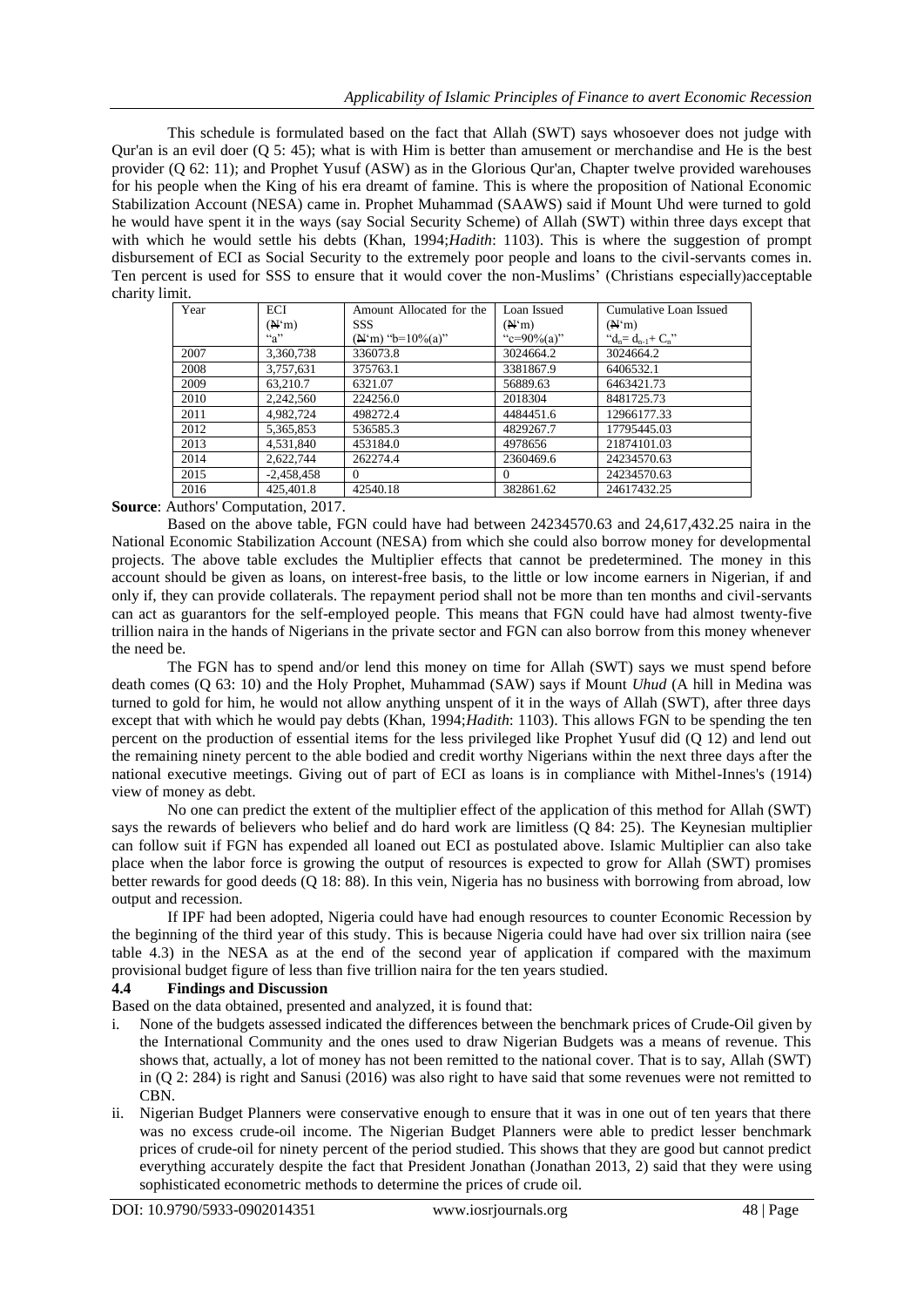- iii. Nigerian economy witnessed Economic Recession in the year that followed the negative ECI. Thus, if the Nigerian governments had adopted the IPF there might have not been any economic recession. With this Fisher's postulate is not right while Malik's and Keynes' propositions are right to be applied, Islamically, in Nigeria.
- iv. A considerable amount of money was spent on sub-sectors that were not yielding revenue to FGN. Since these sectors had not been generating enough money to surpass the petroleum sector it means that the petroleum money has not been spent on productive ventures.
- v. Everybody should be blamed for the current economic recession because there was no report of anybody who quarreled and/or quit the government due to misappropriation of excess crude-oil income. Instead, everybody was just trying to hold one political post or the other without any concrete plan for socioeconomic development of Nigeria.Saraki (1) is right to have said all Nigerian leaders between 1999 and 2016 are to be blamed for the economic recession.
- vi. There is no need of using Forensic Auditbefore people know there was missing oil income.
- vii. Nigeria is a Monoproduct and Monopsonic Economy(Monoproduct-cum-Monopsonic Economy). This of crude oil income. Thus, Sanusi (1) is right by Nigeria did not need to borrow money to fund her projects. viii. Revision of Economic Activities is Islamically accepted as in Qur"an (Q 59: 18).
- ix. Reservation of Economic Resources for the sake of tomorrow is also accepted in Islam as in the Holy
- Qur"an (Q 59: 18).

# **V. Conclusion And Recommendations**

#### **5.1 Conclusion**

Conclusively, none of the assessed budget indicates the differences between the benchmark prices of Crude-Oil given by International Organizations and the ones used in drafting Nigerian Budget. Nigerian Budget Planners were conservative enough to ensure that it was only in one year that there was no excess crude-oil income. It was possible that some monies were not remitted to the government because the benchmark of crudeoil prices (BCP) given by IMF/World Bank Data was more than the one used for Nigerian Budgets in one out of ten years. Nigerian is a Monoproduct-cum-Monopsonic Economy. Money spent on sub-sectors were not generating appreciable revenue to FGN. Nobody saved enough for the rainy days. Almost everybody should be blamed for the current economic recession because there is virtually a very few report of anybody (civil-servants and politicians) who quarreled with or quit the public service due to misappropriation of excess crude-oil income. If IPF had been adopted, Nigeria would not have witnessed Economics Recession and IPF would have provided a sustainable economic condition for the economy.

### **5.2 Recommendations**

Reference to the statement of Allah (SWT) that enjoins man to follow those who do not ask you for rewards, they are on the right path (Q 36: 21). Allah (SWT) advises man to protect his souls and that of his family members from the fire of Hell (Q 66: 6).FGN should adopt*Khilafat*Model(Q 35: 39) brought by Islam. Here, men are vice-regent of Allah (SWT)and should handover all bad and good things to their successors. Thus, all money realized through ECI must be considered as National Loans not National Cake well-stated in budgets.There must be a National Economic Stabilization Account (NESA). NESA should be employed to store excess income and refill deficient ones.Thus, all workers (households, firms, governments) are expected to work and use their earnings to for the development of their families in this world and in the here-after.It is suggested that FGN should spend ECI on merit goods and should not be charging interest on ECI that is loaned out to Nigerians. The Loan shall look like an Advanced Salary starting from the Low Income Earners and progressing to the High Income Earners who are advised to spend the money as soon as they collect them for the deduction of the Loan or Advanced Salary would start in the month that follows the disbursement, because Allah (SWT) enjoins quick spending or effective aggregate demand (Q 2: 254) andfor the fact that the repayments must be regular and in ten months. FGN, through NESA, shall be deducting ten percent of the amount loaned from the Salary Accounts of all Beneficiaries on monthly basis. All these will be possible because we are in electronic world of which CBN can be disbursing and receiving repayments online through Deposit Money Banks. The National Assembly (Nigerian House of Senate and House Representatives) has to discuss and approve of this measure before implementation. Allah (SWT) does not forget believers and good doers, tells them that their future would be better than the past, they should do good to the less privileged to display the Lord"s Mercy (Q 93).

Using Expenditure Approach of the Prophetic Income the Paper suggests that the Federal Government of Nigeria should create National Economic Stabilization Account (NESA) which will adopt the Islamic economic principles of quick spending public goods, paupers, savings, lending and avoid interest-based financing of private sectors to prevent the reoccurrence of economic recession but generate Economic Revival. Thus, FGN should create an additional sub-heading for the Nigeria budget, known as, Nigeria Economic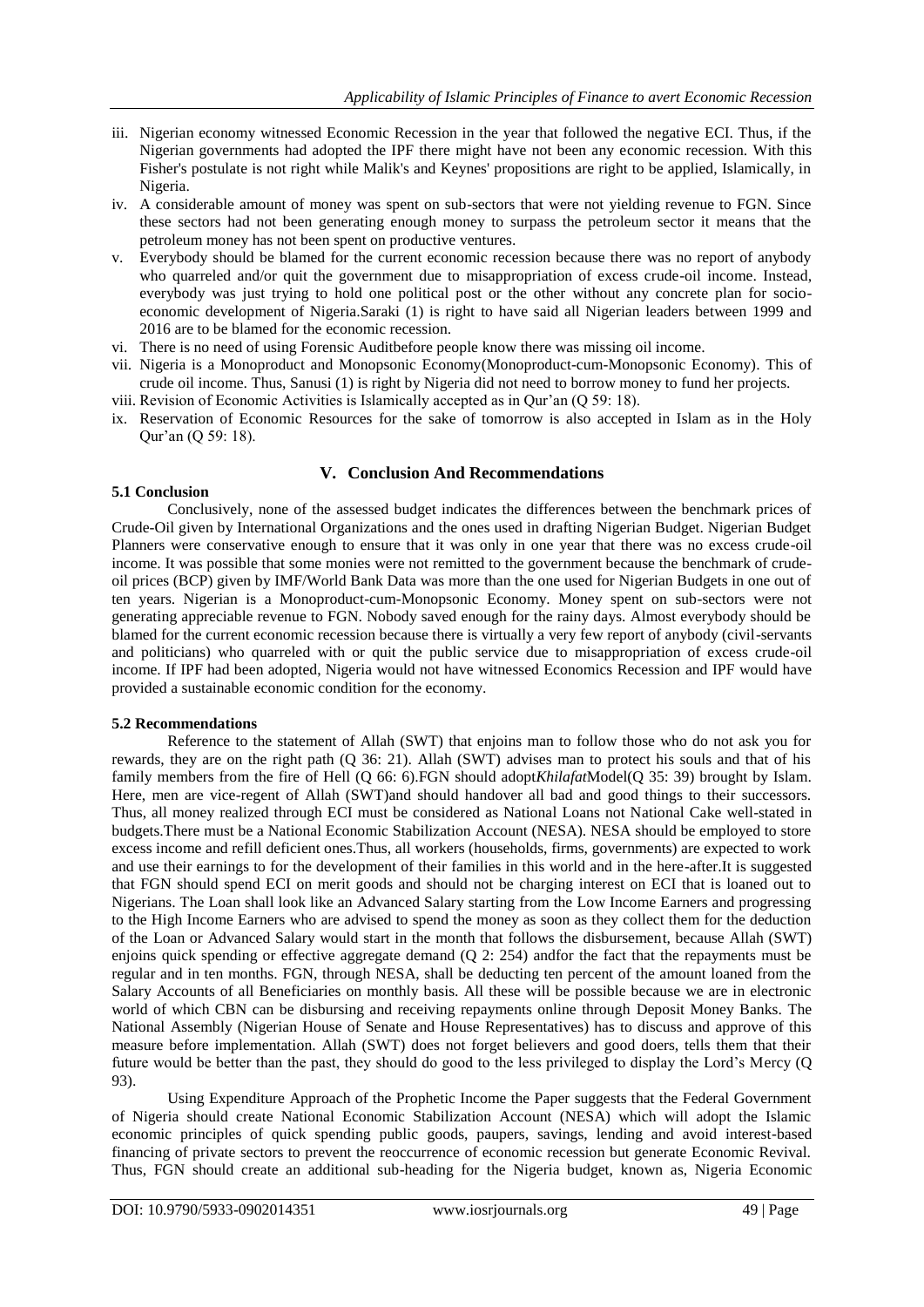Stabilization Fund (NESA) where the money obtained from the deviations of the Benchmark of Crude-Oil Income are used to draft Nigerian Budget and the real ones used by the entire globe, obtained from IMF/World Bank Statistics will be kept for lending at free interest and repayment must be within ten months. This is better than giving out of the unsustainable Bail-Out Fund and Paris Loans refund.

Nigeria budgets need to include excess crude oil income of the preceding years as one of its major sources of income. Our leaders need to manage our resources the ways they want their resources to be managed. This is because all men are expected to use what Allah (SWT) has given them to secure Utilities (Q 28: 77). The NESA operators must be deducting ten percent of the loans issued from the responsible government allocations to ensure effective utilization. FGN should be matching expenditure to income to be accountable all Nigerians and minimize expenses on the income draining sectors of the economy.

If these recommendations are abided by God willing, *In Shaa Allah* (SWT) economic recession will be a thing of the past in Nigeria and will never occur again. This position is supported by the promise of Allah (SWT) that whoever does good does it for his own soul, the reward of good deeds is in multiple; and Keynesian Model of Income Determination which says that the higher the aggregate demand or expenditure the greater the National Output or Income.

A special day (e.g. a day before Ramadan Fasting) must be taken to decide on the volume of excess crude income in the outgoing year and the amount to be given out as *Sadaqat*. The application of these recommendations are possible in a multi-religious society if they are taken to the national Assembly, discussed extensively and the members reach an equilibrium point that is acceptable by Islam. That is to say a minimum of 2.5 percent must be given out to the people specified by Allah (SWT) in the Holy Qur'an and a maximum of 33.33 percent to comply with prophetic tradition in one of his *Hadiths*. The two extremes (2.5% and 33%) have covered the ten percent (Tithe) that the Christian Leaders are clamoring for.

Researches could be conducted on other revenues of government that are not yet remitted to the government ministries and parastatals like Federal Inland Revenue Service (FIRS), customs and immigration, universities and public corporations. Your Lord, Allah (SWT) is One, The Beneficent, The Merciful (Q 2: 163).Researches can also be conducted on what Nigerians may spend their loans on.

#### **References**

- **[1].** Adeosun, K. (2017). *Second Paris Club Loan Refunds.* July 29, 2017. http://www.premiumtimesng.com/headlines (235384 exclusive -second-paris-club-loan-refund-nigerian-govt-make-tougher-demands-states-adeosun.html/amp by BasseyUdoh, September 25, 2017.
- [2]. Al-Hilali, M. T. & Khan, M. M. )(2011). "Interpretation of the Meanings of The Noble Qur"an in The English Language: A summarized Version of At-Tabari, Al-Qurtubi and IbnKathir with Comments from Sahih Al-Bukhari. Riyadh. Darussalam Publishers and Distributor. 2011.
- [3]. Buhari, Muhammadu. Analyses of Nigeria"s 2016 Budget and Medium Term Expenditure Framework. Budget Bulletin PwC Nigeria.www.pwc.com/ng 22 July, 2016.
- [4]. Chuhan-Pole, P. (2013).*Monoproduct Economy will remain vulnerable-Word Bank*[..http://www.vanguardngr.com.2](http://www.vanguardngr.com/)3 October 2016.
- [5]. Emefiele, G. (2017). CBN Releases Full List of States Given Bailouts Plus Amounts Awarded. by OpeyemiOdu. September 22, 2016. Nigerian News, September 22nd 2017. pp 1.
- [6]. Fisher, Irvin. *Booms and Depressions: Some First Principles.*NewYork.Adelphi. 1932.Pp 13 17,
- [7]. Friedman, M. (1957.). *A Theory of Consumption Function*. National Bureau of Economic Research , Vol. 63, pp. 1 20.
- [8]. Gupta, C. B. (2005).*An Introduction to Statistical Models*. .New Delhi. Vikas Publishing House, Ltd. [9]. Jonathan, G. E. (2009). *Nigeria 2010 Budget Breakdown*. In Naira Rain, August 22, 2016.
- 
- [9]. Jonathan, G. E. (2009).*Nigeria 2010 Budget Breakdown.* In Naira Rain, August 22, 2016. [10]. Jonathan, G. E. (2012).*Jonathan presents N4.92 trillion 2013 Budget.* October 10, 2012. Bloomberg News. 23 August, 2016.
- 
- [11]. Jonathan, G. E. (2012).*Budget Breakdown by sectors (Defense is the biggest).* 2012- Politics Nairaland.October20, 2016. Jones, C. (2017). 5 things Nigerians need to know about the recession. https://www.naij.com/955575-5-essential-things-everynigerian-know-recession.html. September 23, 2017. 1.
- [13]. Kerr, P. & Harcourt, G. (2002).*Joan Robinson: Critical Discussion of Leading Economists.* New York. Taylor & Francis.2002..2-3.
- [14]. Keynes, J. M. (1936). *The General Theory of Employment, Interest and Money*. New York.FirstHerbinger Publication (Ed.). 246 247.
- [15]. Khan, M. M. (1994).*Summarized Sahih Al- Bukhari Arabic –English.*.Riyadh, Maktaba Dar-us-Salaam Publishers and Editions*.*
- [16]. Kothari, C. R. (2004) *Research Methodology: Methods and Techniques*. (2nd Revised Ed.). New Delhi, New Age International **Publishers**
- [17]. Malik, F. (2011). *Corporate Policy and Governance.Volume 2. Management: Mastering Complexity*. Frankfurt/Main: Campus, 2011. p. 54.
- [18]. Mitchel-Innes, A. (1914). The Credit Theory of Money. *The Banking Journal*.31.151-168.
- [19]. Nwankwo, F. D. (2017). *Economic Recession In Nigeria: Challenges and Solution*. July 28, 2017; in pm News by Okogba: https://www.vanguardngr.com/2017/07/economic-recession-nigeria-challenges-solution/ September 25, 2017.
- [20]. Obasanjo, O. M. (2007)*Nigeria: 2007 Budget - FG Proposes N2.3 Trillion -Fuel May Cost More.* ByMalachyUzendu, AbiodunAdelaja and Cosmas Ekpunobiwww. AllAfrica.com. March30, 2016.
- [21]. Okonjo-Iweala, N. (2014).*Jonathan signs Nigeria's 2014 budget as Defense gets 20 per cent. .*May 24, 2014; by BasseyUdo. Bloomberg News. May 24, 2016.
- [22]. Omisore, I. (2011).*Nigeria's Senate Approves 4.97 Trillion-Naira*..March 16, 2011. Bloomberg News. May 23, 2016.
- [23]. PricewaterhouseCoopers Limited (2015). InvestigativeForensicAuditing totheAllegationsofUnremittedFunds into theFederationAccounts by theNNPC.  $1 - 99$ .
- [24]. Sanusi, L. S. (2016). *Joint Planning Board and National Council on Development Planning*[, August 22, 2016 at Tahir Guest Palace](http://www.pulse.ng/)  Kano, [Nigeria..www.pulse.ng,](http://www.pulse.ng/) March 02, 2017.